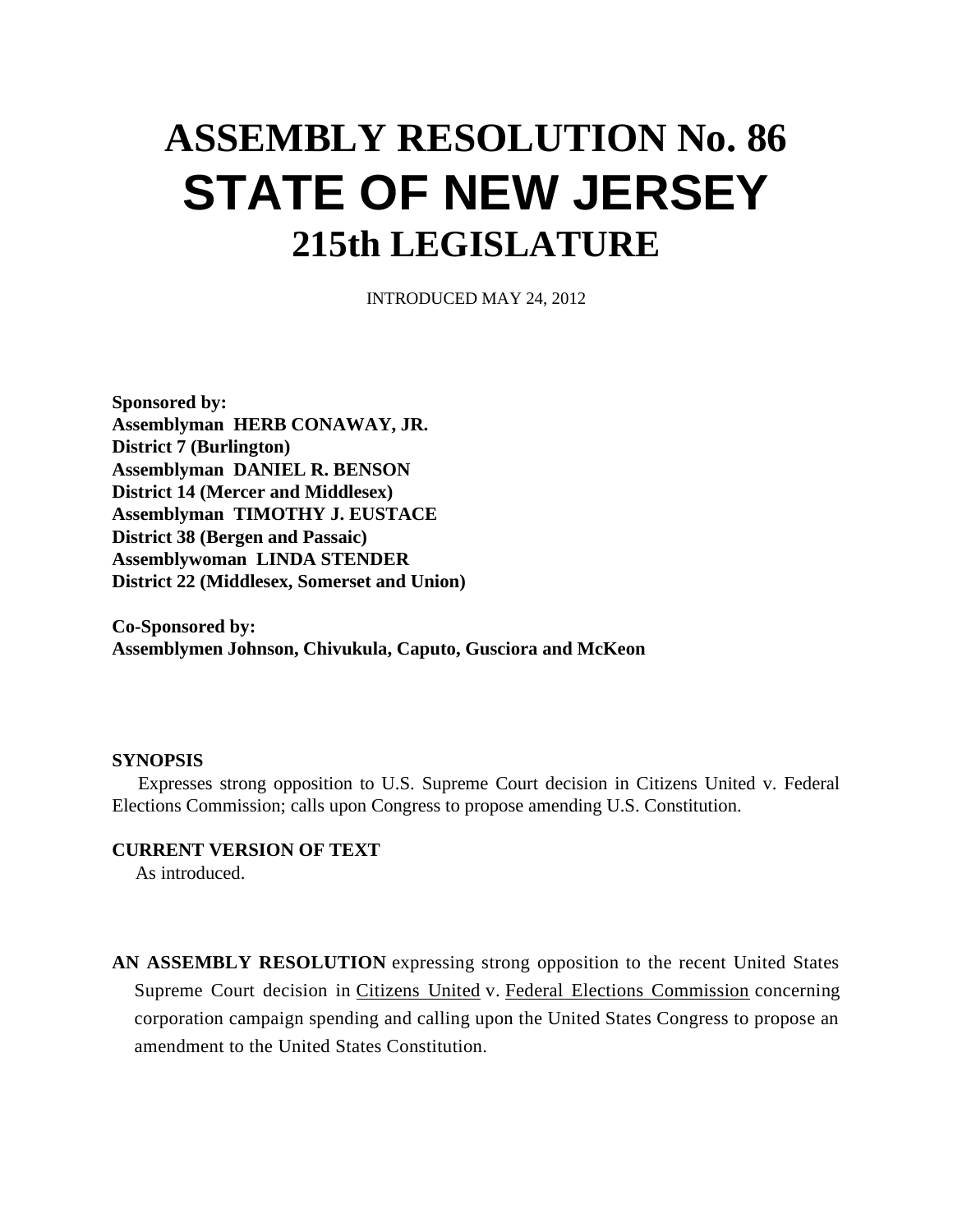- **WHEREAS,** A divided United States Supreme Court, in a 5-to-4 decision issued on January 21, 2010 in Citizens United v. Federal Elections Commission, overturned two important precedents by lifting a 20-year ruling in Austin v. Michigan Chamber of Commerce, that restricted campaign spending by corporations in support of or in opposition to political candidates; and
- WHEREAS, The Court also overturned part of its 2003 decision in McConnell v. Federal Elections Commission by rejecting a large portion of the Bipartisan Campaign Reform Act of 2002, commonly called McCain Feingold, which restricted campaign spending by corporations and unions by banning broadcast, cable or satellite transmissions of electioneering communications paid for by corporations or labor unions from their general funds in the 30 days before a presidential primary and in the 60 days before the general election; and
- **WHEREAS,** In his 80-page dissent in the Citizens United case, Justice Stevens called the decision "a radical change in the law" that ignores "the overwhelming majority of justices who have served on this court" and stated that "In the context of election to public office, the distinction between corporate and human speakers is significant . . . [Corporations] cannot vote or run for office. Because they may be managed and controlled by nonresidents, their interests may conflict in fundamental respects with the interests of eligible voters"; and
- **WHEREAS,** President Obama recently criticized the ruling as "a green light to a new stampede of special interest money," and declared "It is a major victory for big oil, Wall Street banks, health insurance companies and the other powerful interests that marshal their power every day in Washington to drown out the voices of everyday Americans"; and
- **WHEREAS,** Senator John McCain who co-wrote the 2002 campaign reform law with Senator Russell Feingold, said he was "disappointed" by the decision, and Senator Feingold called the decision "a terrible mistake" ignoring "important principles of judicial restraint and respect for precedent"; and
- **WHEREAS,** For decades, Congress has exercised its constitutional authority to regulate elections by seeking to prevent corporations and unions from exerting undue influence or the appearance of undue influence over federal candidates; and
- **WHEREAS,** It is fitting and proper for the Senate of this State to express its opposition to the Citizens United decision and to call upon the Congress of the United States to propose an amendment to the United States Constitution to provide that, with respect to corporation campaign spending, a person is only a natural person for First Amendment protection of free speech; now, therefore,

**BE IT RESOLVED** *by the General Assembly of the State of New Jersey:*